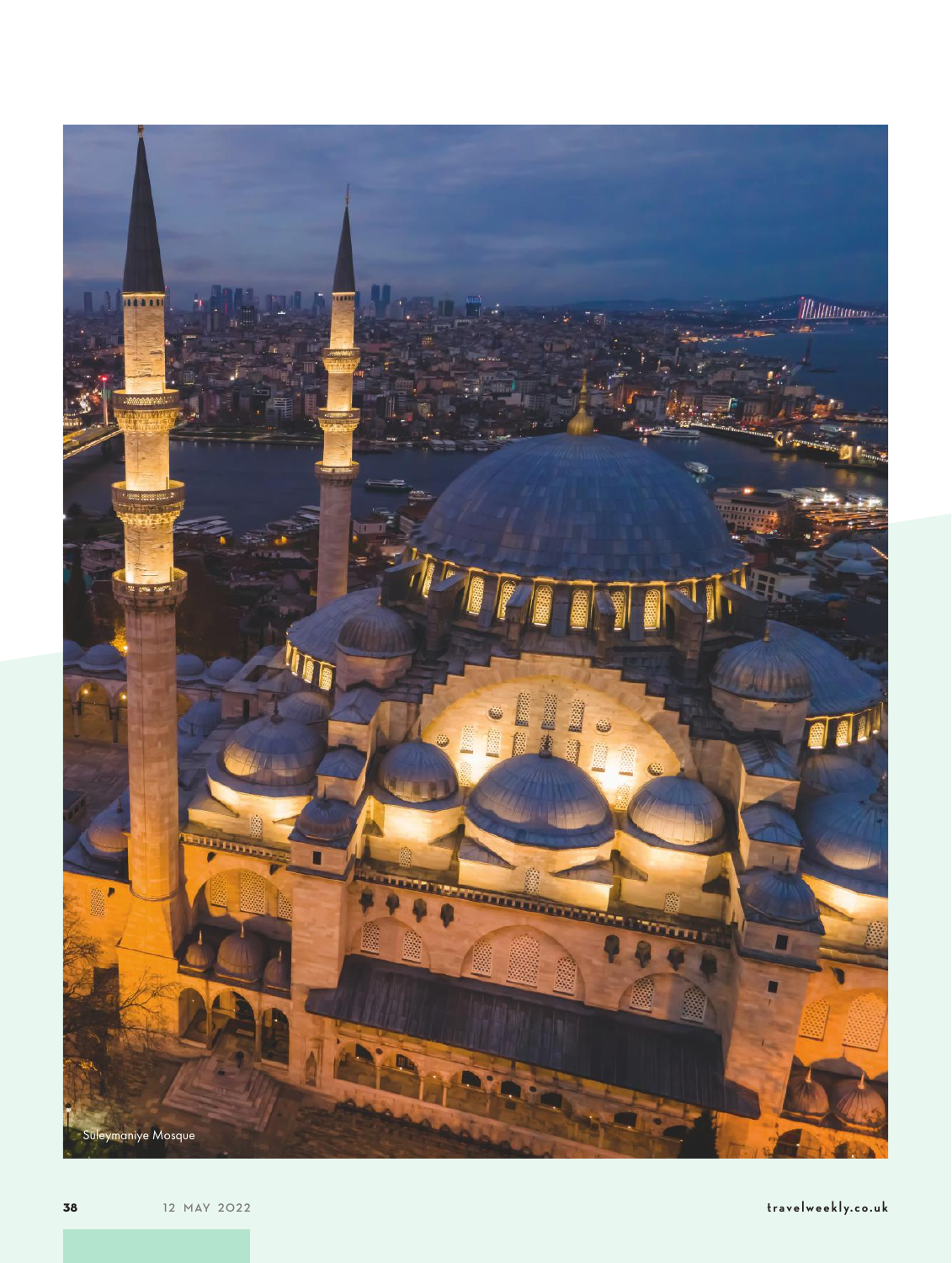

# **Art of reinvention**

Revamped landmarks, new openings and a £1.3bn waterside development

are putting Istanbul on the cultural map, discovers **Vicky Smith**<br>
ow this, I think to myself, is what you call a<br>
panorama. To my left, Asia appears beyond Culture Route taking in venues that are im<br>
the Bosphorus strait, ow this, I think to myself, is what you call a panorama. To my left, Asia appears beyond the Bosphorus strait, while the Sultanahmet peninsula rises across the Golden Horn in a jumble of red-gold roofs below a skyline pierced with minarets.

I'm on the 360-degree observation deck Galata Tower, built as a watchtower by the Genoese in 1348. Previously housing a cafe and restaurant, the iconic landmark reopened as a museum in 2020 and – alongside this winning vista, rivalled only by the new Çamlica Tower on Istanbul's Asian side – now boasts several floors of exhibits on its fascinating history. My favourite story? That of 17th-century Ottoman aviator Hezârfen Ahmet Çelebi, who reportedly took flight from the tower with bird-like wings. I think I'll stick to taking in the view.

Istanbul has served as the capital of three mighty empires, and nowadays visitors can stroll through this Turkish delight and encounter more than 1,600 years of history – from museums crammed with Roman remains to sprawling Ottoman palaces like Topkapi.

The old city, with its lively bazaars and fine Byzantine mosques, dominates tourist itineraries, yet Istanbul is anything but stuck in the past. Galata Tower isn't the only attraction to have had a makeover of late. The city has continued to reinvent itself, even during the pandemic, with a legion of revamps and launches.

Also in the Beyoğlu district, now home to a new Culture Route taking in venues that are important to the arts, is the Atatürk Cultural Centre. This striking rectangular building – complete with red spherical concert hall honouring ceramicist Sadi Diren – reopened in 2021 after a 13-year closure, and hosts everything from performing arts to exhibitions and workshops.

Other arty attractions in Beyoğlu span SALT Galata, a culture complex in the Ottoman Empire's former central

The city has continued to reinvent itself, even during the pandemic, with a legion of revamps and launches

bank, to opulent Pera Museum, with its rich Orientalist collection – and there are many more besides.

➣ towering pyramids of baklava in patisserie windows It isn't all exhibition and performance venues, however; around the pedestrianised Istiklal Avenue you'll find one of Istanbul's most popular areas for shopping, dining and nightlife. It's a sensory whirlwind: I sample bulgur-stuffed meatballs from a tiny köfte cart, hear accordionists play among the chattering crowds, catch the briny whiff of the fish market, drool over